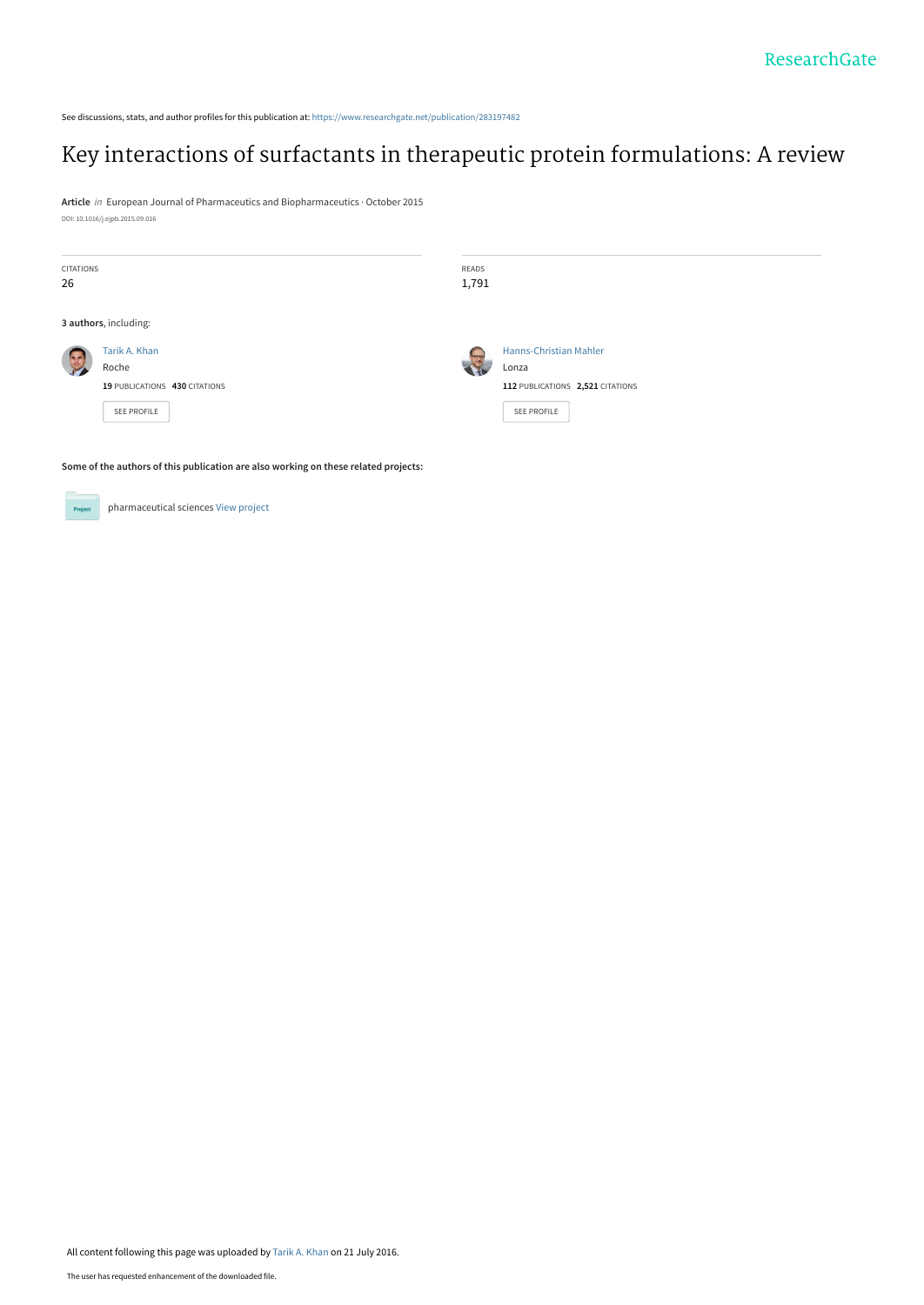European Journal of Pharmaceutics and Biopharmaceutics

journal homepage: [www.elsevier.com/locate/ejpb](http://www.elsevier.com/locate/ejpb)

# Key interactions of surfactants in therapeutic protein formulations: A review

Tarik A. Khan <sup>a,b</sup>, Hanns-Christian Mahler <sup>a</sup>, Ravuri S.K. Kishore <sup>a,</sup>\*

<sup>a</sup> Pharmaceutical Development and Supplies, Pharma Technical Development, F. Hoffmann-La Roche Ltd, Basel, Switzerland **b Center for Cellular Imaging and NanoAnalytics, Biozentrum, University of Basel, Basel, Switzerland** 

#### article info

Article history: Received 2 April 2015 Revised 24 September 2015 Accepted in revised form 29 September 2015 Available online 3 October 2015

Keywords: Protein formulations Surfactants Polysorbates Poloxamer Stabilization

#### ABSTRACT

Proteins as amphiphilic, surface-active macromolecules, demonstrate substantial interfacial activity, which causes considerable impact on their multifarious applications. A commonly adapted measure to prevent interfacial damage to proteins is the use of nonionic surfactants. Particularly in biotherapeutic formulations, the use of nonionic surfactants is ubiquitous in order to prevent the impact of interfacial stress on drug product stability. The scope of this review is to convey the current understanding of interactions of nonionic surfactants with proteins both at the interface and in solution, with specific focus to their effects on biotherapeutic formulations.

2015 Elsevier B.V. All rights reserved.

#### 1. Introduction

Throughout the past decade, there has been a steady increase in the availability of new biological drugs for patients to treat critical and life threatening diseases in various therapeutic areas from oncology to metabolic diseases [\[1,2\]](#page-6-0). Correspondingly, there has also been a surge in drug discovery of therapeutic proteins, especially monoclonal antibodies and their related formats such as antibody drug conjugates and bispecific antibodies. It is critical to preserve the stability of any biologic during bioprocessing, drug product manufacturing, transportation, storage, and administration to the patient. Therefore, formulating the protein suitably and optimally requires significant attention to preserve its stability during all possible stresses until it reaches the patient. There are numerous mechanisms that may trigger the formation of aggregates and particles (e.g. hydrophobic association of partially denatured protein, chemical modifications, and interactions with interfaces) [\[3\].](#page-6-0) These events may affect the quality of the product and/or increase the level of visible and sub-visible particles beyond the acceptance criteria. The presence of aggregates also raises a concern as a driving factor for immunogenicity; however, to date only chemically modified aggregates of biologics have shown a

⇑ Corresponding author at: F. Hoffmann-La Roche Ltd, Pharmaceutical and Process Development Biologics, Europe, Grenzacherstrasse 124, B. 027 R. 645A, CH-4070 Basel, Switzerland. Tel.: +41 61 68 70219.

E-mail address: [satya\\_krishna\\_kishore.ravuri@roche.com](mailto:satya_krishna_kishore.ravuri@roche.com) (R.S.K. Kishore).

clear ability to induce anti-drug antibodies in preclinical models [\[4,5\]](#page-6-0).

One of the major stresses proteins may encounter is interfacial stress (e.g. from air/water interfaces due to mixing of liquid formulations, or ice/water interfaces during freezing/thawing), which if not suitably stabilized generates aggregates or proteinaceous particles [\[6\].](#page-6-0) In the absence of stabilizing surfactants and while under stress or long-term storage, fractions of the therapeutic proteins tend to aggregate and/or generate particles  $[7-9]$ . It is in this context that surfactants are prevalently used in the pharmaceutical industry to provide and ensure protein stability, although other excipients (e.g. cyclodextrins) have also shown protection properties [\[3,10,11\].](#page-6-0) Certain surfactants, such as polysorbates, have a proven safety profile established by their use as excipients in small molecule drug formulations, acting as solubility enhancers for poorly water-soluble drugs and later used as dispersion stabilizers for nanoparticle formulations  $[12-18]$ . The interactions of both ionic and nonionic surfactants with proteins have been reviewed previously [\[19–21\],](#page-6-0) providing a broad overview. However, the scope of this review is focused on nonionic surfactants and their protection of therapeutic proteins in parenteral formulations, as they play a prominent role as protein stabilizers in commercial formulations, in contrast with ionic surfactants [\[22,23\]](#page-6-0). This review will discuss the present state of knowledge of the mode of interaction between proteins and surfactants at air–water and oil–water interfaces, as well as protein–surfactant interactions in solution. Surfactants extensively used in marketed biologics (e.g.



Review Article



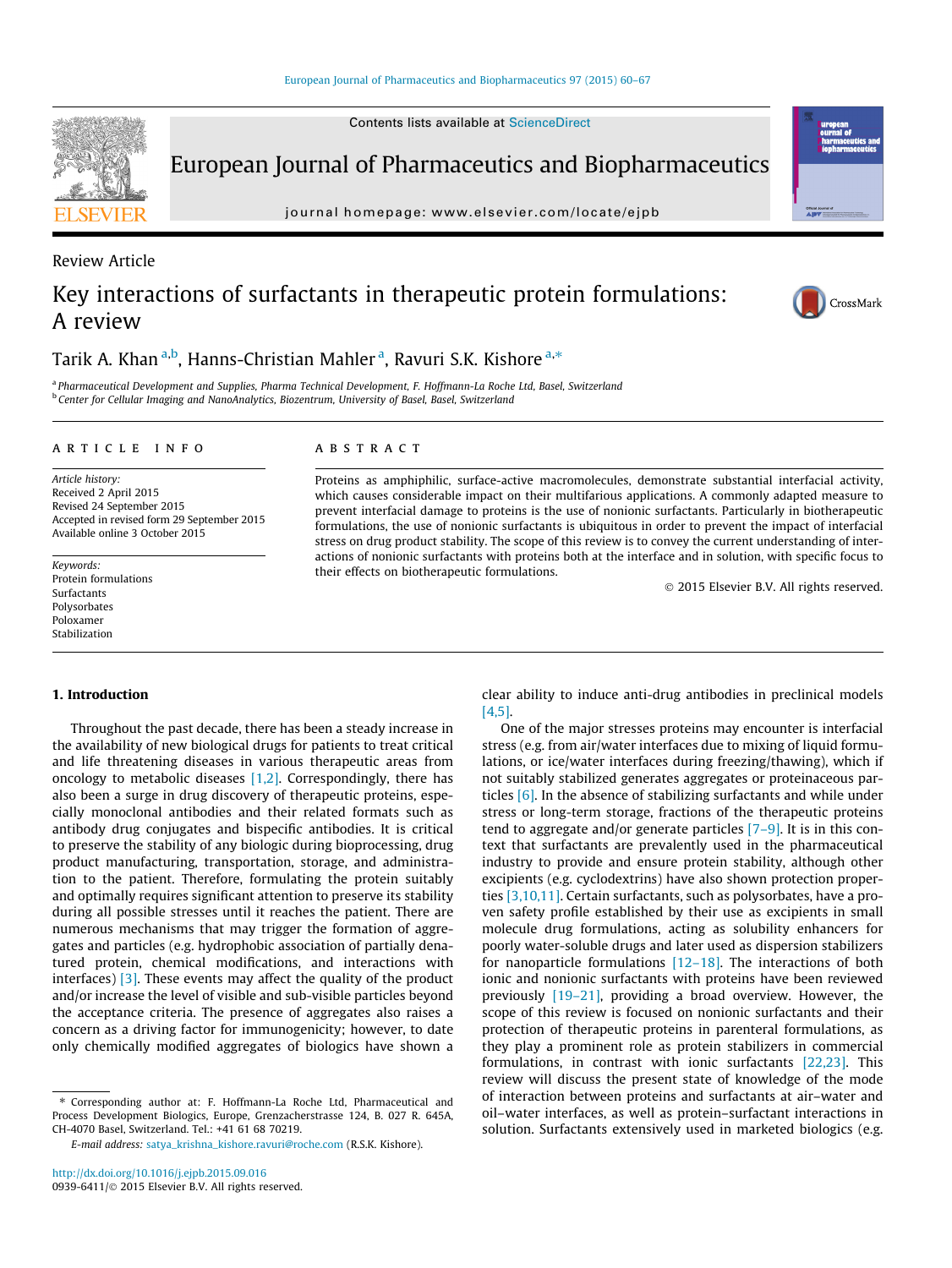polysorbate 20, polysorbate 80, and pluronics (P188)) are the primary emphasis for this discussion.

## 2. Use of nonionic surfactants in protein formulations

Surfactants are amphiphilic molecules with hydrophobic and hydrophilic components. The hydrophobic components drive an interaction with air-water interfaces as well as between the surfactant molecules themselves in solution, driving the assembly of micelles at concentrations above the critical micelle concentration (CMC) [\[24\]](#page-6-0). The apparent CMC of a formulated protein solution containing a surfactant may be influenced by other molecules such as excipients or even leachates, as well as the surface active protein drug itself, wherein the CMC of a surfactant typically tends toward higher concentrations, presumably due to competitive interaction with the protein in solution [\[25\].](#page-6-0)

Nonionic surfactants are widely used in protein formulations, especially parenteral monoclonal antibody formulations in both liquid and dried (e.g. lyophilized) forms. Virtually all marketed parenteral biologics contain varying concentrations of surfactants. In general, nonionic surfactants have been favored for use with biotherapeutics over ionic surfactants due to their proven safety profile, primarily based on prior use in other products  $[6,26,27]$ . In contrast, ionic surfactants are known to potentially act as denaturing agents of proteins [\[28\]](#page-6-0). The primary role of nonionic surfactants in a protein formulation is to protect the protein against interfacial stresses and related interactions/degradation, including interface-induced protein aggregation [\[29\]](#page-6-0), protein precipitation (particle formation), and/or surface adsorption [\[7,29–35\].](#page-6-0) Surfactants are effective against various stresses such as agitation by shaking or stirring (air/water interfaces) [\[7,8,36,37\],](#page-6-0) freezing and thawing (ice/water interfaces), and drying stresses that can occur during lyophilization [\[38,39\].](#page-7-0)

The most extensively used surfactants in biologics formulations are poly-oxy-ethylene (PEO) based surfactants, such as polysorbates 20 and 80 and poloxamer 188 (Fig. 1). Polysorbate 20 (Tween<sup>®</sup> 20) and Polysorbate 80 (Tween<sup>®</sup> 80) are not only capable of preventing protein aggregation caused by exposure to air–water interfaces [\[23,40–44\]](#page-6-0) and freeze–thaw stress [\[23,29,31,41,45–47\],](#page-6-0) but also inhibit adsorption to various surfaces such as sterilization filters and primary packaging [\[40,48\]](#page-7-0). Various reports on polysorbate 20 describe the prevention of aggregation against mechanical stress for various types of proteins, including porcine growth hormone [\[49\]](#page-7-0), recombinant human growth hormone (rHGH) [\[9\]](#page-6-0) and recombinant human factor XIII [\[50\]](#page-7-0). Similarly, polysorbate 80 has been reported to prevent aggregation induced by vortexing, rHGH [\[51\];](#page-7-0) and freeze-thaw, lactate dehydrogenase (LDH) [\[29\],](#page-6-0) recombinant hemoglobin [\[41\],](#page-7-0) etc. [\[23\]](#page-6-0).

Typically, polysorbates are used in the range of  $0.001 - 0.1%$  (w/v). The choice and concentrations of the surfactant are usually determined by screening for the lowest effective concentration which stabilizes the therapeutic protein upon interfacial stress. These concentrations are determined by stress studies generating air– water and/or ice–water interfaces, such as shaking, stirring or freezing/thawing at varied surfactant concentrations followed by aggregate and particulate analysis. The concentration chosen is usually significantly above the edge of failure to provide a sufficient safety margin and protection during real-time stress such as transportation, stirring, and freeze–thaw. During commercial production, the surfactant is typically added after ultrafiltration– diafiltration (UF–DF) and prior to a bulk freezing step in the bioprocess (drug substance) manufacturing. UF–DF can alter the concentration of polysorbate in an irreproducible manner due to membrane adsorption. Since drug substance bulk is typically stored frozen prior to drug product manufacturing, the presence of surfactant is important to protect the protein from ice–water interfaces formed during freeze–thaw. Thus, the preferential point of surfactant addition is post-UF–DF, but prior to freezing of the drug substance.

While there are obvious benefits from the inclusion of surfactants in protein formulations, as described above, surfactants may present liabilities that could destabilize proteins and/or hinder reproducible drug product manufacturing. Polysorbates are known to degrade via oxidation and hydrolysis [\[52–54\]](#page-7-0) and cause oxidative damage to the protein via production of reactive oxygen species. The oxidation of polysorbates can lead to a buildup of peroxides that may induce chemical modifications to the therapeutic protein [\[52,53\]](#page-7-0). Recently, it has been proposed that trace amounts of host cell protein contaminants, in the form of lipases, may further compromise the stability of polysorbates [\[55\].](#page-7-0) Additionally, it is known that polysorbates can adsorb strongly to materials contacted during processing, such as filters and tubing [\[48\]](#page-7-0).

Due to some of the abovementioned concerns, poloxamers are being used more frequently. Poloxamers are triblock copolymers of PEO–polypropylene oxide (PPO)–PEO, and represent another class of nonionic surfactants used in the pharmaceutical industry. The solution behavior of poloxamers is more complex than that of polysorbates. These surfactants exist with a collapsed PPO block, as unimeric micelles and higher ordered aggregates, the exact states influenced by concentration and temperature. Poloxamer 188 (Pluronic<sup>®</sup> F68) is commonly employed in fermentation cultures to stabilize cells from shear stresses, reduce aggregation and interactions with air–water interfaces, overall ensuring high viability [\[56,57\]](#page-7-0). More recently, it has also been used as a surfactant to stabilize protein formulations.

## 3. Interactions of nonionic surfactants with proteins

Proteins, being amphiphilic, high-molecular-weight molecules tend to fold and assemble into globular structures in aqueous solutions, in order to expose hydrophilic parts to the exterior and hide the hydrophobic parts in the core of the structure. Their interaction

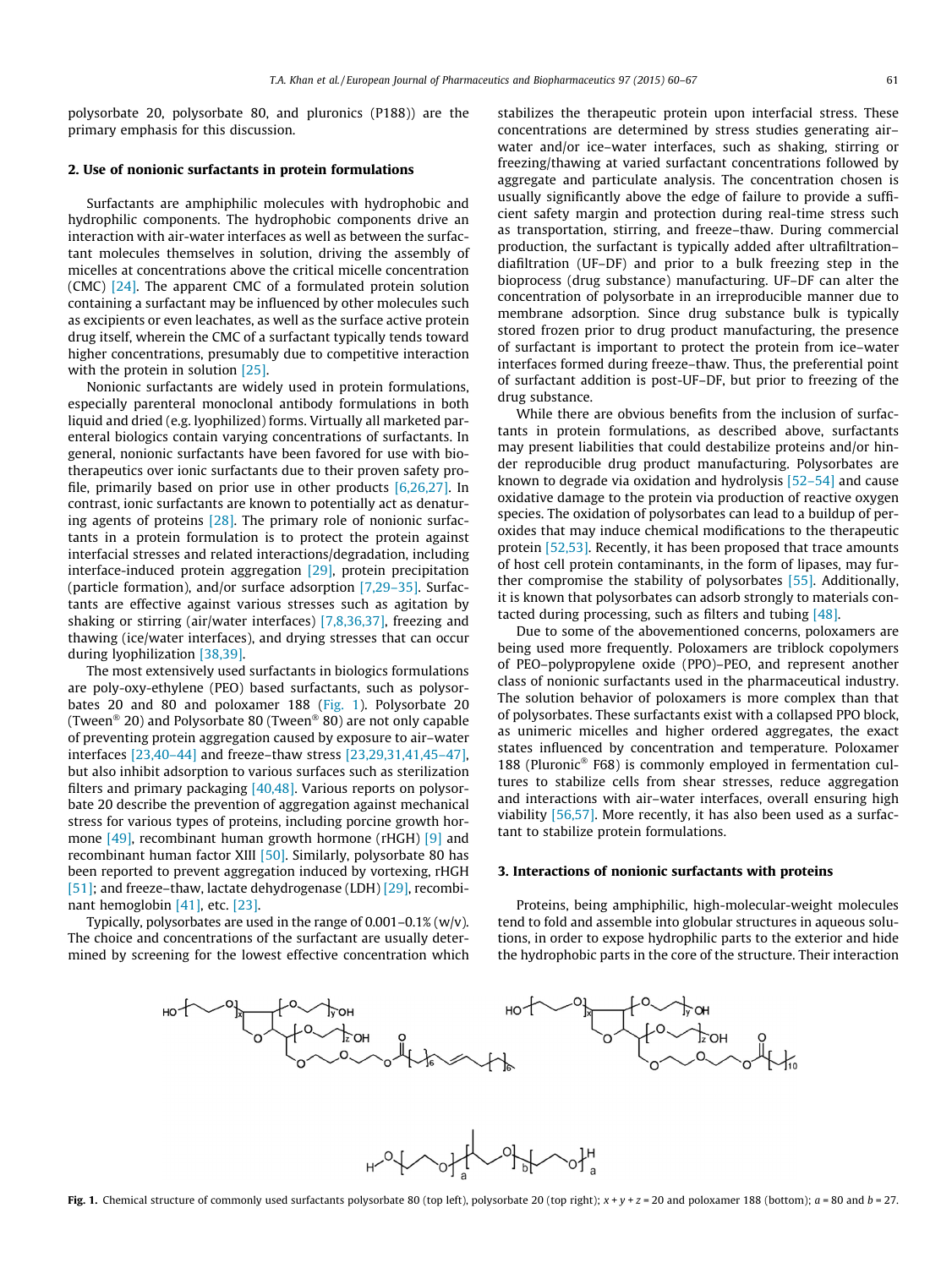with surfactants is driven by the various forces governing their stability in solution as well as at interfaces. In the following sections, these two aspects are discussed in detail.

#### 3.1. Interactions of protein–surfactant mixtures in solution

Ideally, the nature of interactions between nonionic surfactants and proteins can best be described through thermodynamic drivers, such as changes in enthalpy and entropy, in relation to properties (polar, charged, or hydrophobic) of regions on the surfactant and protein molecules themselves. Unfortunately, detailed thermodynamic and site-specific interaction behavior is difficult to measure and quantify, due to generally low-affinity interactions [\[58\]](#page-7-0). Lee et al. [\[6\]](#page-6-0) recently performed a comprehensive review of the interactions of proteins with polysorbate 20, polysorbate 80, and poloxamer 188 and have summarized the contributions of the protein, the surfactant, and surfactant–protein complexes relating to protein adsorption and aggregation behavior. [Table 1](#page-4-0) details a fairly inclusive listing of work related to interactions of proteins with surfactants, of which several are highlighted below.

In investigating protein–surfactant interactions, considerable work has been reported with bovine serum albumin (BSA) as a model protein, establishing interactions between BSA and polysorbates 20/80 or other nonionic surfactants. For instance, Perez et al. investigated the interactions between BSA and nonionic surfactants using fluorescence, surface tension measurements, and computational simulations [\[59\]](#page-7-0). Their studies demonstrate that upon addition of protein, the surface tension behavior of the surfactants was modified, and the apparent CMC values of polysorbate 20 and 80 increased, compared to the CMC values of the surfactants alone. Their results also suggest that despite structural similarities between polysorbate 20 and polysorbate 80, their binding with BSA in solution seem to be mechanistically different, with potentially varied interaction sites. Distinct aggregation states of the protein in solution seem to govern complexation with the polysorbates. Changes observed in tryptophan fluorescence indicated the surfactants first preferentially associate within cavities in the tertiary structure; once saturated, additional surfactant molecules are able to interact with hydrophobic patches on the protein surface. Nielsen et al. used isothermal calorimetry (ITC) to understand the binding of BSA to nonionic surfactants with C12 acyl chains, along with ionic surfactants  $[60]$ . In this study, it was found that nonionic surfactants bind to proteins with association constants several orders of magnitude lower than sodium dodecyl sulfate. It was also concluded that large exothermic enthalpy changes occur along with substantial increases in heat capacity during the binding process. The enthalpy changes pertaining to nonionic surfactants were greater than those observed for anionic surfactants.

Hoffmann et al. [\[61\]](#page-7-0) reported similar findings when they assessed interactions by ITC and stability in the presence of polysorbates 20 and 80 using differential scanning calorimetry (DSC). Here, ITC provided the binding constants and thermodynamic parameters, while DSC yielded thermal protein stability information. The results showed that both polysorbate 20 and polysorbate 80 bound to BSA with a binding constant of 8–  $12 \times 10^{-3}$  M<sup>-1</sup> and  $\Delta$ H values ranging from -50 to -60 kJ/mol (25 °C). ITC was also able to determine the stoichiometric ratio: one to two polysorbate molecules binding BSA. The large exothermic enthalpy changes were considered to be an outcome of the interaction of the PEO chain (polyethylene glycol) with the protein by hydrogen bonding. It was also recently shown that PEO chains can also exhibit affinity for proteins such as BSA [\[62\]](#page-7-0). Delgado-Magnero et al. [\[63\]](#page-7-0) support this hypothesis with their molecular dynamics simulation results, which suggest enhanced stabilization of BSA by cooperative self-assembly with polysorbate molecules.

However, Hoffman et al. observed the interactions of polysorbates (20 and 80) with a model mAb and lysozyme were negligible based on ITC results, with very little binding observed at highly titrated concentrations.

In a similar analysis performed by Garidel et al.  $[64]$ , weak interactions between polysorbates 20 and 80 were also found with several immunoglobulins. However, this study did find a measurable interaction with human serum albumin (HSA); binding only mildly increased using a fatty acid-free form of the protein. This finding was interpreted as the fatty acid chains of the polysorbates being a poor steric match for the fatty acid binding pocket of HSA. The results showed that binding constants of polysorbates to human serum albumin were in the range of  $10^3$  M<sup>-1</sup>, a rather negligible value, leading to the conclusion that direct surfactant interaction is not the main factor for stabilization of the protein. McAuley et al. [\[65\]](#page-7-0) also employed ITC to investigate the interaction between polysorbates and lactate dehydrogenase (LDH). Additionally, surface tension measurements and interfacial rheology were used in order to understand the mechanism of prevention of protein adsorption to the air–water interface by the surfactant. No significant interaction between polysorbate 20 and LDH could be found using ITC. It was apparent that surface pressure effects dominated the prevention of LDH adsorption to the air–water interface by polysorbates. Interfacial rheology was used to suggest the concentration of polysorbate 20 needed to displace LDH is well below the CMC. The majority of studies based on ITC have revealed primarily weak binding between polysorbates and therapeutic proteins (in particular mAbs) and those with albumins suggest a significant interaction component driven by van der Waals interactions and hydrogen bonding.

In another study, Chou et al. characterized the binding interactions between the surfactants and Albutropin<sup>M</sup> (human growth hormone genetically fused to human albumin) based on fluorescence spectroscopy and ITC  $[66]$ . The authors concluded that polysorbates and Albutropin reached saturation with a molar binding stoichiometry of approximately 10:1 (surfactant:protein) and binding of the surfactants to Albutropin led to an increase in free energy of unfolding. This increased free energy of unfolding was thought to be responsible for stabilizing the protein even in concentrations of surfactants well below their CMC. The belief of stabilizing monomeric proteins from aggregation has previously been described in terms of molecular chaperones [\[40\]](#page-7-0). Earlier studies used chemically denatured protein to evaluate protein–surfactant interactions, protein structure, and enzymatic activity by electron paramagnetic resonance, circular dichroism spectroscopy, and activity assays [\[67,68\]](#page-7-0). These studies suggest polysorbate 20, as well as other surfactants, may temporarily occupy hydrophobic regions exposed on partially denatured proteins, enabling them to displace the polysorbate and refold prior to the formation of an aggregation event.

Kim et al. [\[69\]](#page-7-0) demonstrated based on optical waveguide light mode spectroscopy measurements that polysorbates 20 and 80 are able to prevent protein adsorption to a hydrophilic surface exclusively by the surfactants sterically inhibiting proteins from associating with the interface, likely governed by preferential mass action kinetics of the polysorbates. It was also concluded that no significant surfactant–protein associations occur in solution. However, poloxamer 188 was thought to have surfactant–protein associations in solution, independent of its affinity for the interface thereby inhibiting protein adsorption to the interface. A variety of techniques have been employed to study surfactant–protein interactions in solutions. Ideal measurement methods based on measuring direct interactions, are capable of providing insight into the mechanistic drivers, and determining the site-specific locations of molecular recognition. However, the weak interactions in play often require more indirect methods to be used, but are still able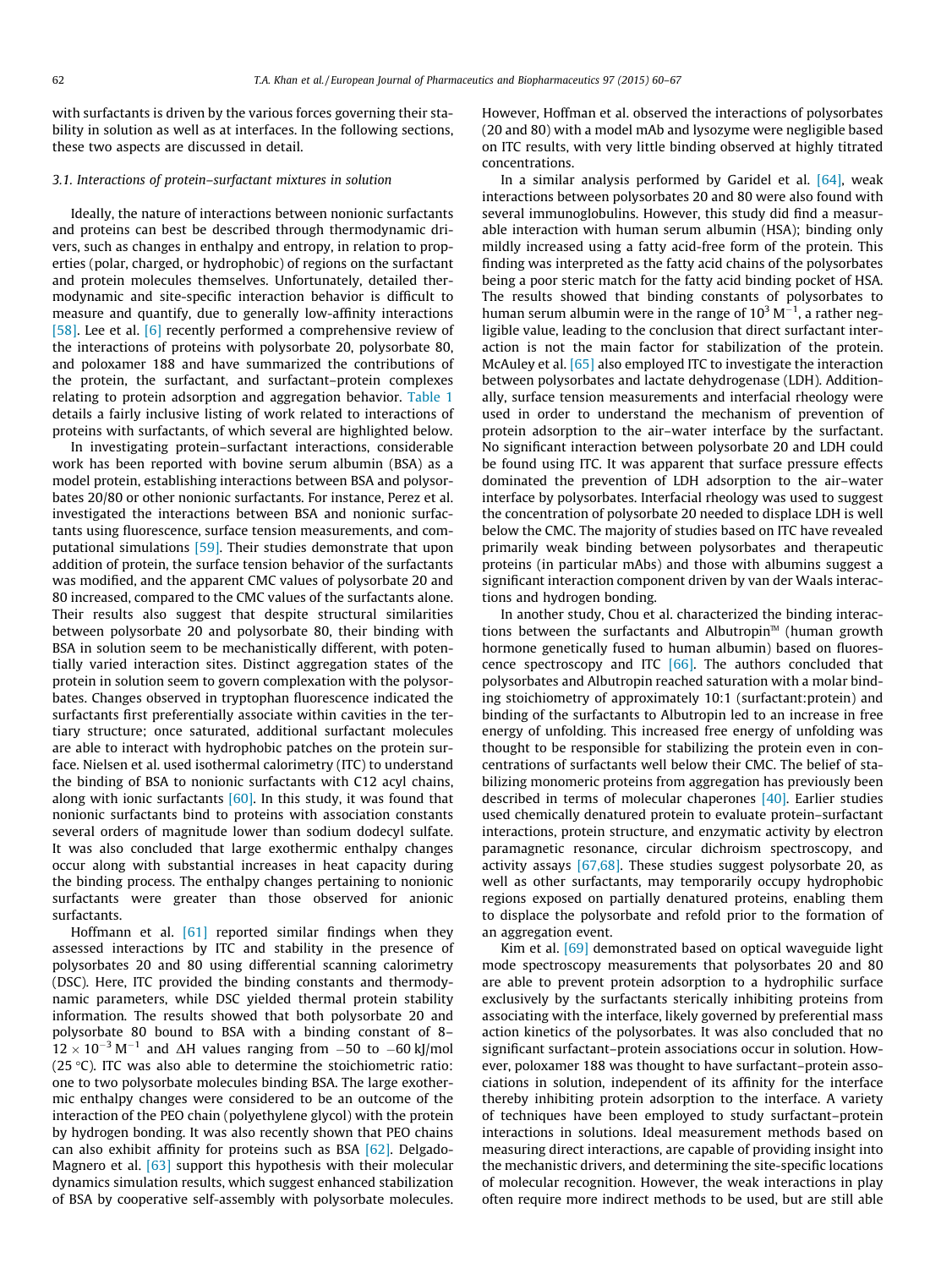## <span id="page-4-0"></span>Table 1

| Example studies researching surfactant-protein interactions. |  |  |
|--------------------------------------------------------------|--|--|
|                                                              |  |  |

| SI.            | Nonionic surfactants                             | Protein                       | Nature of                                       | Techniques implemented                                            | Interaction proposed                                                | Authors                       | Ref.    |
|----------------|--------------------------------------------------|-------------------------------|-------------------------------------------------|-------------------------------------------------------------------|---------------------------------------------------------------------|-------------------------------|---------|
| no.            | investigated                                     | investigated                  | investigation                                   |                                                                   |                                                                     |                               |         |
|                |                                                  |                               |                                                 |                                                                   |                                                                     |                               |         |
| $\mathbf{1}$   | 16-Doxyl stearic acid,<br>Brij, PS20, PS40, PS80 | rHGH, Inf $\gamma$            | Binding<br>stoichiometries                      | Spin labeled partition curves<br>via EPR                          | N/A                                                                 | Bam et al.                    | $[22]$  |
| 2              | PS20, Brij 35, Brij 78                           | $\alpha$ and $\beta$ -        | Electrophoretic                                 | CE                                                                | N/A                                                                 | Xu et al.                     | $[102]$ |
| 3              | C12E8                                            | lactoglobulin<br>rhTF220, 243 | behavior<br>Binding                             | AUC, EPR                                                          | N/A                                                                 | Jones et al.                  | $[103]$ |
| $\overline{4}$ | PS20 and PS80                                    | Albutropin                    | stoichiometries<br>Albutropin-surfactant        | Fluorescence spectroscopy and                                     | Interaction leading to increase of                                  | Chou et al.                   | [66]    |
|                |                                                  |                               | interactions                                    | <b>ITC</b>                                                        | free energy of unfolding                                            |                               |         |
| 5              | <b>PS80</b>                                      | <b>LDH</b>                    | Interfacial behavior at<br>ice liquid interface | DSC and IR                                                        | PS competes with protein at<br>interface                            | Hillgren<br>et al.            | [104]   |
| 6              | PS20 and PS80                                    | IgG and HSA                   | Interaction and<br>binding                      | ITC and DSC                                                       | Negligible binding with IgG                                         | Garidel<br>et al.             | [64]    |
|                | PS20 and PS80                                    | BSA,<br>lysozyme, IgG         | Interaction and<br>binding                      | ITC and DSC                                                       | Negligible binding with IgG                                         | Hoffmann<br>et al.            | [64]    |
| 7              | PS20, PS40, PS80                                 | <b>LDH</b>                    | Interfacial behavior at<br>air-liquid interface | ITC, calorimetry, surface<br>tension and interfacial<br>rheometry | Competitive displacement<br>mechanism driven by surface<br>pressure | Kett et al.                   | [90]    |
| 8              | Dodecyl dimethyl                                 | $\beta$ -Casein               | Interfacial behavior at                         | Tensiometry and rheometry                                         | Competitive displacement at                                         | Kotsmar                       | [89]    |
|                | phosphine oxide                                  |                               | air-liquid interface                            |                                                                   | interface                                                           | et al.                        |         |
| 9              | PS20, PS40, PS80                                 | LDH                           | Binding and<br>interfacial behavior             | ITC                                                               | Weak hydrophobic interaction                                        | McAuley<br>et al.             | [65]    |
| 10             | PS20 and PS80                                    | <b>BSA</b>                    | Surfactant interaction<br>and binding           | Surface tension, fluorescence<br>and computational analysis       | Binding model for BSA-surfactant<br>binding                         | Perez-<br>Gramatges<br>et al. | $[59]$  |
| 11             | Triton-X                                         | Gelatin                       | Surfactant-protein<br>binding                   | Density, adiabatic<br>compressibility                             | Hydrophobic binding model                                           | Chauhan<br>et al.             | [105]   |
| 12             | C12E07, C12E05                                   | <b>BSA</b>                    | Surfactant interaction<br>and binding           | ITC                                                               | Binding model for BSA-surfactant<br>binding                         | Nielsen<br>et al.             | [60]    |
| 13             | PS20 and PS40                                    | Lysozyme                      | Adsorption at solid-<br>water interface         | CD and adsorption kinetics                                        | Hydrophobicity driven preferential                                  | Joshi and<br>McGuire          | $[75]$  |
| 14             | <b>PS80</b>                                      | Recombinant                   | Adsorption at air-                              | Surface tension                                                   | tween adsorption<br>Competitive displacement at the                 | Joshi et al.                  | $[106]$ |
| 15             | PS20 and PS40                                    | factor VIII<br>Fibrinogen     | water interface<br>Adsorption and               | <b>SPR</b>                                                        | interface<br>Adsorption and packing                                 | Shen et al.                   | $[107]$ |
|                |                                                  |                               | binding                                         |                                                                   | phenomenon                                                          |                               |         |
| 16             | <b>PS80</b>                                      | <b>BSA</b>                    | Aggregation<br>prevention                       | CD and native PAGE                                                | Aggregation inhibition of partially<br>or fully denatured monomers  | Arakawa<br>and Kita           | $[108]$ |
| 17             | P188, PS20, PS80                                 | Recombinant<br>factor VIII    | Adsorption to<br>hydrophilic surface            | <b>OWLS</b>                                                       | Colloidal stabilization and<br>competitive interfacial adsorption   | Kim et al.                    | [69]    |
| 18             | P188, PS20, PS80                                 | Lysozyme,<br>GCSF             | Adsorption at air-<br>water interface           | Surface tension                                                   | Disruption of surfactant aggregates                                 | Kim et al.                    | $[70]$  |
| 19             | <b>PS80</b>                                      | <b>HSA</b>                    | Adsorption at air-<br>water interface           | Surface tension                                                   | Hydrophobic interactions                                            | Dixit et al.                  | $[85]$  |
| 20             | P188, PS20, PS80                                 | Fc-fusion                     | Adsorption at silicon<br>oil/water interfaces   | <b>QCM</b>                                                        | Competitive adsorption but, poor<br>displacement of protein         | Dixit et al.                  | $[83]$  |
| 21             | P188, PS80                                       | Fc-fusion                     | Adsorption at silicon<br>oil/water interfaces   | OCM and surface tension                                           | Competitive adsorption                                              | Li et al.                     | $[82]$  |
| 22             | <b>PS20, PS80</b>                                | <b>BSA</b>                    | Interaction in solution                         | Computational simulation                                          | Hydrogen bonding, van der Waals,<br>and hydrophobic interactions    | Delgado-<br>Magnero<br>et al. | [63]    |

Note: polysorbate is abbreviated as PS.

to provide valuable insight and offer relative levels of interactions between various molecules.

#### 3.2. Interactions of protein–surfactant mixtures at interfaces

As discussed in the previous section, interactions of nonionic surfactants with proteins vary according to the nature of the protein. It is also evident that the surfactant interaction at interfaces typically dominates (e.g. water–air, water–container, water– silicone oil) as the mechanism stabilizing therapeutic proteins. The complex behavior of surfactant adsorption is governed by many factors: bulk concentration, chemical potentials in the bulk solution and at the interface, adsorption layer thickness, the maximum surfaces excess, and temperature. Upon exposure of a therapeutic protein formulation to a new interface, different species compete to adsorb at the interface which leads to lowering of the surface tension. A dynamic equilibrium is established due to the adsorption and desorption process [\[70–72\].](#page-7-0) The ability to adsorb at the interface depends on the relative surface activity as well as the inter- and intra-species interaction in solution [\[69,73\].](#page-7-0)

Early experiments evaluated the ability of polysorbate 20 to desorb proteins previously adsorbed to hydrophilic and hydrophobic solid surfaces [\[74\]](#page-7-0). It was found that the polysorbates had little effect at displacing proteins (fibrinogen and human gamma globulin) preadsorbed on the hydrophilic surfaces. However, polysorbate 20 was effective at removing the protein molecules from a hydrophobic surface. The ability of the polysorbates to desorb protein from hydrophobic surfaces was reduced when the proteins had been incubated for extended periods of time at elevated temperatures. These conditions likely increased the surface area involved in hydrophobic interactions, increasing the entropic barrier for solvation beyond the level the aliphatic chains of the polysorbate could access. Joshi and McGuire [\[75\]](#page-7-0) later demonstrated that at the liquid–solid interface, the adsorption propensity of nonionic surfactants depends on the hydrophobicity of the surface. They also showed that the pre-treatment of hydrophilic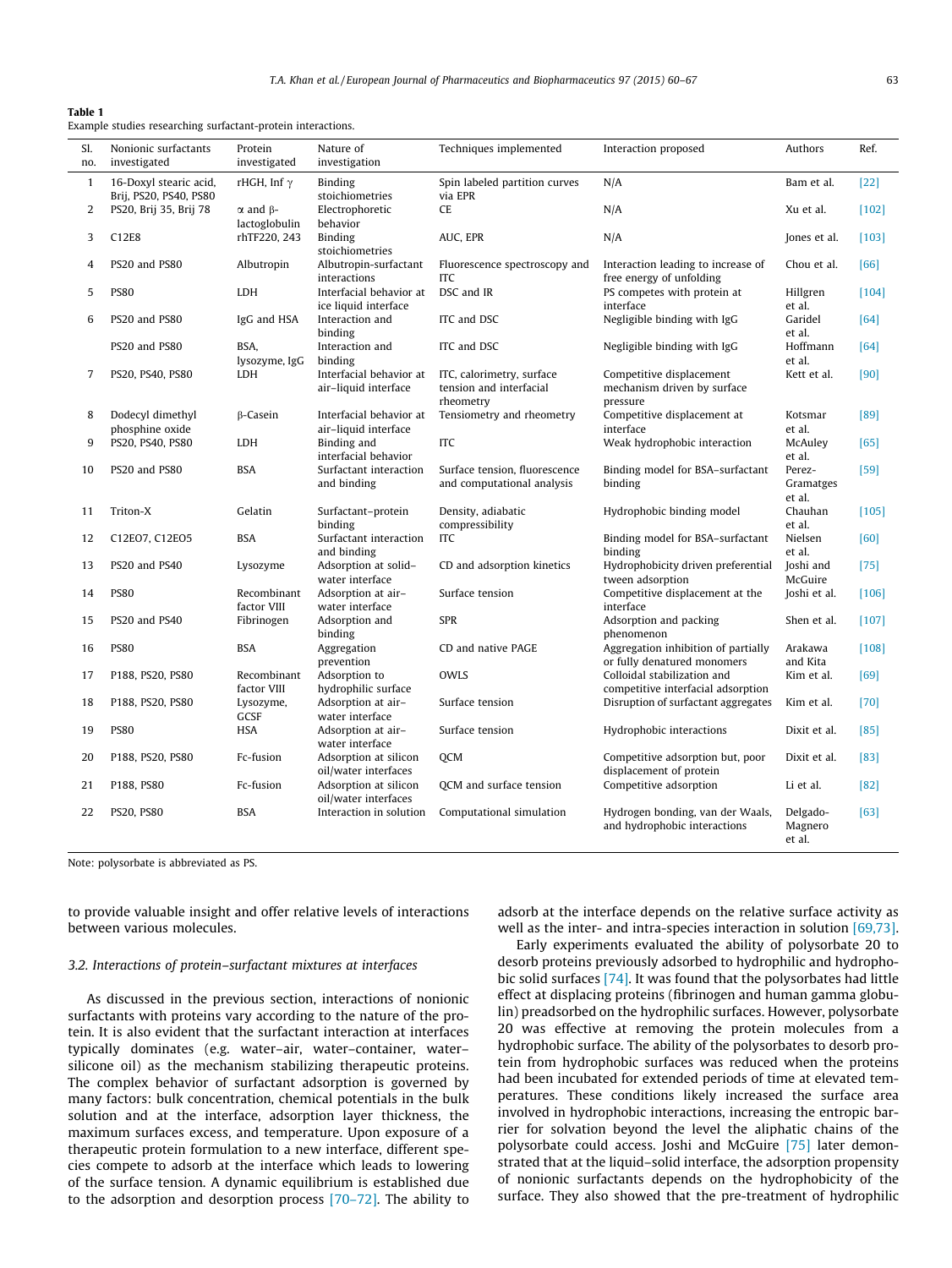<span id="page-5-0"></span>surfaces with polysorbate 80 did not have an effect on subsequent protein (lysozyme) adsorption, while precoating with polysorbate 80 on hydrophobic surfaces dramatically decreased the ability of a protein film to form on the surface, measured by ellipsometry. The trends for preventing protein adsorption on hydrophobic surfaces held true when both the polysorbate and protein were added in the same solution, compared to protein alone. While the mechanisms involved in protein surface adsorption are complex and are determined by multiple factors (e.g. size, structural stability, and exposed hydrophobic patch distribution [\[76,77\]](#page-7-0)), literature suggests greater adsorption to hydrophobic surfaces (regardless of protein properties) and by more hydrophobic proteins (regardless of surface properties [\[74,78\]\)](#page-7-0). Polysorbates appear to be most effective at competing and desorbing proteins from moderately hydrophobic surfaces [\[74,75\]](#page-7-0).

Biologics may also encounter silicone oil, presenting a formidable form of hydrophobic surfaces. Typically, silicone oil is applied to the surface of prefilled syringes and represents an additional pharmaceutically relevant interface and is required in sufficient amount to ensure long-term functionality of syringes. Previous work has evaluated the ability of polysorbate 20 to compete with BSA for interfacial sites on water–oil emulsion droplets [\[79–81\].](#page-7-0) These studies relied on front-face fluorescence spectroscopy, based on tryptophan fluorescence, demonstrating a concentration dependent behavior of polysorbates to effectively displace protein from the water–oil interface. Mass adsorption measurements using quartz crystal microbalances (QCM) have been used in evaluating the competition of surfactants and proteins at silicone oil surfaces [\[82,83\].](#page-7-0) In one study, it was determined by QCM and surface tension measurements that polysorbate 80 was more effective than poloxamer 188 at inhibiting the adsorption of an Fc-fusion protein to the water–silicone oil interface [\[82\]](#page-7-0). This was attributed to polysorbate 80 being more hydrophobic, lower HLB value, than poloxamer 188. In another study, it was found that both polysorbates (20 and 80) and poloxamer 188 were effective at inhibiting the adsorption of an Fc-fusion when preadsorbed, but rinsing the surface after applying the preadsorbed surfactants enabled a greater amount of protein to be adsorbed for the poloxamer 188 case. This effect was attributed to a weaker poloxamer 188–silicone oil interaction creating more unoccupied surface after rinsing. It was also determined that when surfactant and protein were coadsorbed, all surfactants reduced the amount of protein able to be adsorbed to the interface. However, it also showed that all surfactants were not effective at displacing a pre-existing protein adsorbed layer.

A common method for determining the CMC of polysorbates in solution is based upon the stabilization of the surface tension after the concentration of the surfactant exceeds that of the CMC [\[84\].](#page-7-0) This is due to the previously mentioned propensity of the polysorbate molecules to associate and orient themselves with the air–liquid interface. This trend of concentration dependent reduction (up to the CMC) of the surface tension remains for polysorbates in the presence of protein solutions, although often altered by the surface activity of the protein itself [\[25\]](#page-6-0). A similar study, based on dynamic surface tension, also demonstrated surface tension increases of polysorbate 80 solutions in the presence of protein (HSA); this suggests the lack of surface active molecules present at the air–water interface was attributable to surfactant– protein interactions in solution [\[85\]](#page-7-0). These solution phase interactions help to block proteins from associating with the air–liquid interface, much in the same way as the above-described competition at solid–liquid interfaces. Interestingly, the dynamic surface tension may be reduced when interactions take place below the CMC, as seen for solutions of GCSF with polysorbates and poloxamer 188 [\[70\]](#page-7-0). This phenomenon is attributed to proteins disrupting surfactant aggregates unable to readily adsorb to the interface, increasing the concentration of surfactant monomer in the subsurface layer below the interface and enhancing the rate of adsorption. Such behavior may improve formulation stability in shake-stress scenarios by enabling more surfactant to compete for the interface. However, the proposed aggregate interaction may also destabilize the protein itself by inducing a partially denatured state.

Mackie et al. [\[86\]](#page-7-0) propose an "orogenic mechanism" to elucidate the ability of nonionic surfactants to displace proteins from the interface. They explain how small quantities of surfactant added to a protein-adsorbed interface can break away the protein network. This alteration of the interface is thought to be due to the different mechanisms by which surfactants and proteins behave at interfaces. Proteins tend to form strong interactions with one another caused by partial denaturation, due to hydrophobic interactions with large buried surface areas. In contrast, smaller surfactants move in the direction of surface tension gradients, described by the Gibbs–Marangoni effect  $[87]$ . The protein network inhibits surfactant lateral mobility and a surface pressure is induced on the protein network, leading to competition and displacement of proteins from the interface [\[86,88\]](#page-7-0). Korsmar et al. [\[89\]](#page-8-0) and Kett et al. [\[90\]](#page-8-0) demonstrate evidence for polysorbate 20 driven disruption of surface shear viscosity of b-lactoglobulin. While some of the orogenic studies may not be fully translatable to formulation studies with biologics, they provide significant mechanistic insight regarding the need to prevent protein adsorption at interfaces and implications for drug product manufacturing.

## 4. Discussion

The various studies performed to date provide different perspectives and possible mechanisms by which surfactants contribute to protein stabilization. Although studies conducted with BSA and HSA demonstrate the presence of binding propensity of surfactant to the protein [\[59,60,64\]](#page-7-0) it could be considered that such binding phenomena are special situations and not broadly



Fig. 2. Basic competitive adsorption mechanism of biologics stabilization via nonionic surfactants: (left) biologic in solution without surfactant  $(C_s = 0)$  tends to interfaces, denatures, and aggregates; (center) biologic present in the presence of insufficient amount of surfactant ( $C_s$  = very low) is not fully stabilized and still reaches the interface in significant amounts, leading to measurable amounts of protein aggregation/particles, (right) biologic is present in solution with a sufficient amount of surfactant, effectively blocking the interface from adsorption.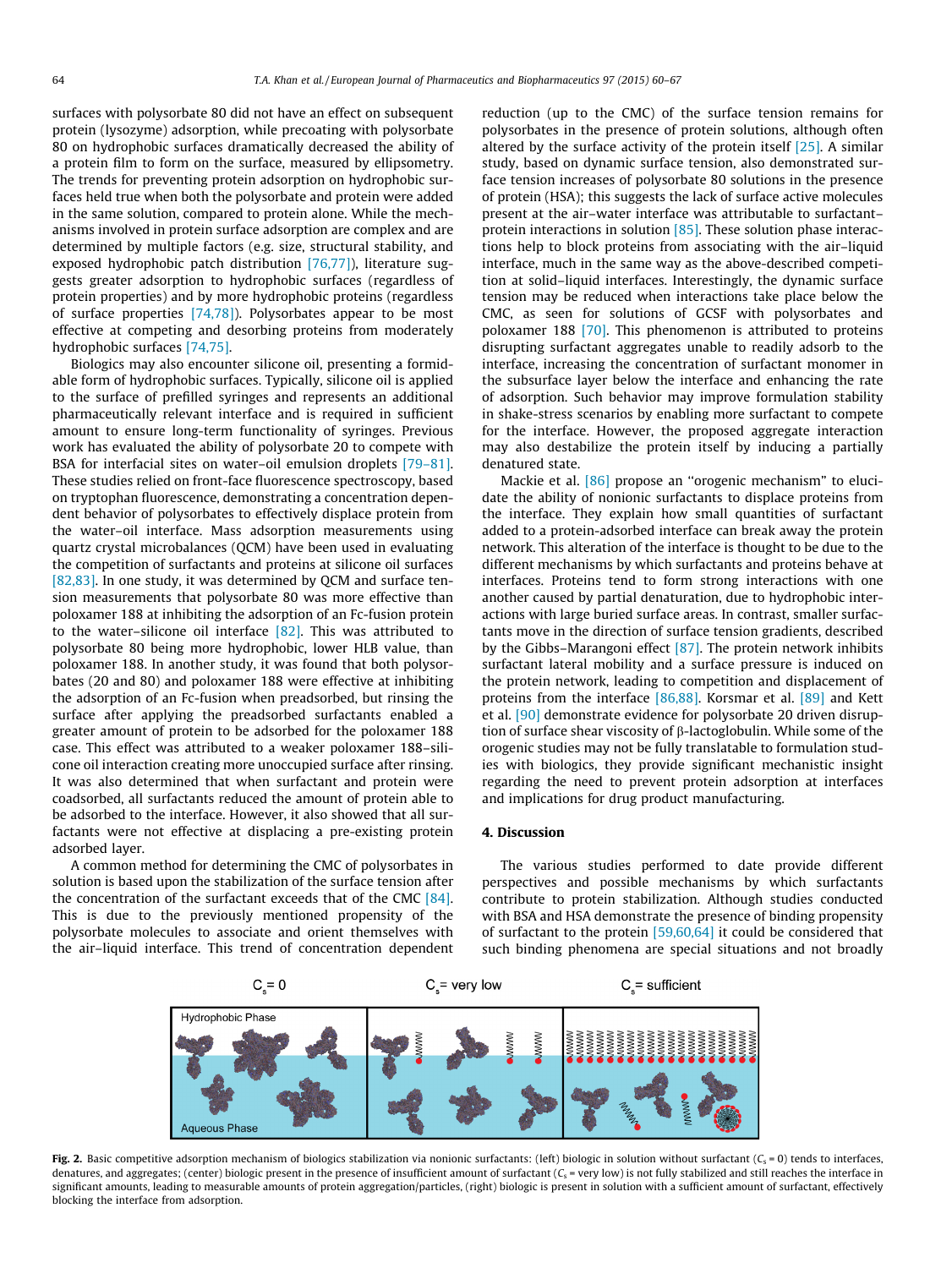<span id="page-6-0"></span>representative of actual protein formulations. The few studies on IgG, published by Garidel et al. and others, show that the binding energy (from ITC measurements) is weak and likely plays no significant role for stabilization  $[64]$ . The presence of surfactant is also not expected to impact the pharmacokinetic parameters associated with biologics, especially in the case for mAbs dominated by FcRnmediated recycling [\[91\];](#page-8-0) this is in contrast to the use of nonionic surfactants in small molecules where the impact on pharmacokinetics can be dramatic [12,92].

There are two main mechanisms by which nonionic surfactants are proposed to stabilize proteins: interfacial competition and surfactant–protein complexation. The interfacial competitive mechanism where the occupancy of the interface by the nonionic surfactant is more thermodynamically favored compared to the protein is well documented, and governed by mass action kinetics [23,51,73,86,93–95]. This competitive adsorption of the surfactant at the interface is correlated to an increased surface pressure by the surfactant [\[96\].](#page-8-0) Conversely, surfactant–protein complexation is primarily described by direct binding of the surfactant to the exposed hydrophobic surfaces of the native protein, thereby increasing the protein's colloidal stability [9]. This would lead to thermodynamic stabilization of the native state by hydrophobic patches preferential binding the surfactant [\[97\].](#page-8-0) The described ''molecular chaperone" function of surfactants stabilizes partially denatured forms of the protein, exposing neo-hydrophobic patches, long enough to enabling refolding of the protein [\[68\]](#page-7-0).

To date, we believe that based on published data and from our own experience, the primary mechanism of stabilization of proteins, such as mAbs, by nonionic surfactants against aggregation is mainly attributed to competition of (surface active) polysorbate or poloxamer molecules against proteins at interfaces (e.g. air– water), shown in [Fig. 2](#page-5-0). The competitive adsorption of nonionic surfactants at interfaces would be thermodynamically favored [\[51,93,94,98\]](#page-7-0) over adsorption of the protein at these interfaces. With the decrease of the protein concentration at the interface, a decrease in localized concentration of proteins is expected, thereby minimizing risk of protein aggregation and/or precipitation (protein particle formation). The connection between protein concentration, collision rate, and their aggregation or self-association is known from studies of non-ideal solutions [\[99,100\].](#page-8-0) Surface tension and rheology experiments [\[89,90\]](#page-8-0) provide evidence that the prevention of adsorption of the protein (LDH in the present case) at the interface is more related to surface energy and surface pressure than to the CMC. Our own studies with mAbs found that surfactants stabilize antibodies against mechanical stress, and found polysorbates and poloxamers have the ability to prevent aggregation and/or particle formation against shaking at concentrations well below their CMC [25,101].

#### 5. Summary

In summary, nonionic surfactants (e.g. polysorbates 20 and 80, and more recently poloxamer (P188)), are typically employed to stabilize proteins in pharmaceutical parenteral products against adsorption to surfaces and interface-induced aggregation/particle formation. Though the mechanism of this stabilization is not clearly established, based on present understanding, competitive interaction of nonionic surface-active components at the interface (such as the air–water or ice–water interface) is thought to be the main mode of interaction between the protein and nonionic surfactants for the majority of commercial products. In certain cases, interaction and colloidal stabilization of the protein by the surfactant is also found to occur. Specifically for therapeutic proteins and mAbs, further work is warranted to evolve a clearer picture of the interaction between biologics and nonionic surfactants.

#### References

- [1] S. Aggarwal, What's fueling the biotech engine 2012 to 2013, Nat. [Biotechnol. 32 \(2014\) 32–39.](http://refhub.elsevier.com/S0939-6411(15)00396-3/h0005)
- [2] [M.S. Kinch, A. Haynesworth, S.L. Kinch, D. Hoyer, An overview of FDA](http://refhub.elsevier.com/S0939-6411(15)00396-3/h0010)[approved new molecular entities: 1827–2013, Drug Discov. Today 19 \(2014\)](http://refhub.elsevier.com/S0939-6411(15)00396-3/h0010) [1033–1039.](http://refhub.elsevier.com/S0939-6411(15)00396-3/h0010)
- [3] [H.J. Lee, A. McAuley, J. McGuire, Molecular origins of surfactant-mediated](http://refhub.elsevier.com/S0939-6411(15)00396-3/h0015) [stabilization of protein drugs, Abstr. Pap. Am. Chem. Soc. 243 \(2012\).](http://refhub.elsevier.com/S0939-6411(15)00396-3/h0015)
- [4] [M.M. van Beers, M. Sauerborn, F. Gilli, V. Brinks, H. Schellekens, W. Jiskoot,](http://refhub.elsevier.com/S0939-6411(15)00396-3/h0020) [Oxidized and aggregated recombinant human interferon beta is](http://refhub.elsevier.com/S0939-6411(15)00396-3/h0020) [immunogenic in human interferon beta transgenic mice, Pharm. Res. 28](http://refhub.elsevier.com/S0939-6411(15)00396-3/h0020) [\(2011\) 2393–2402](http://refhub.elsevier.com/S0939-6411(15)00396-3/h0020).
- [5] [J. Bessa, S. Boeckle, H. Beck, T. Buckel, S. Schlicht, M. Ebeling, A. Kiialainen, A.](http://refhub.elsevier.com/S0939-6411(15)00396-3/h0025) [Koulov, B. Boll, T. Weiser, The immunogenicity of antibody aggregates in a](http://refhub.elsevier.com/S0939-6411(15)00396-3/h0025) [novel transgenic mouse model, Pharm. Res. \(2015\) 1–16.](http://refhub.elsevier.com/S0939-6411(15)00396-3/h0025)
- [6] [H.J. Lee, A. McAuley, K.F. Schilke, J. McGuire, Molecular origins of surfactant](http://refhub.elsevier.com/S0939-6411(15)00396-3/h0030)[mediated stabilization of protein drugs, Adv. Drug Deliv. Rev. 63 \(2011\)](http://refhub.elsevier.com/S0939-6411(15)00396-3/h0030) [1160–1171.](http://refhub.elsevier.com/S0939-6411(15)00396-3/h0030)
- [7] [S. Kiese, A. Pappenberger, W. Friess, H.C. Mahler, Shaken, not stirred:](http://refhub.elsevier.com/S0939-6411(15)00396-3/h0035) [mechanical stress testing of an IgG1 antibody, J. Pharm. Sci. 97 \(2008\)](http://refhub.elsevier.com/S0939-6411(15)00396-3/h0035) [4347–4366](http://refhub.elsevier.com/S0939-6411(15)00396-3/h0035).
- [8] [H.-C. Mahler, R. Mueller, W. Friess, A. Delille, S. Matheus, Induction and](http://refhub.elsevier.com/S0939-6411(15)00396-3/h0040) [analysis of aggregates in a liquid IgG1-antibody formulation, Eur. J. Pharm.](http://refhub.elsevier.com/S0939-6411(15)00396-3/h0040) [Biopharm. 59 \(2005\) 407–417](http://refhub.elsevier.com/S0939-6411(15)00396-3/h0040).
- [9] [N.B. Bam, J.L. Cleland, J. Yang, M.C. Manning, J.F. Carpenter, R.F. Kelley, T.W.](http://refhub.elsevier.com/S0939-6411(15)00396-3/h0045) [Randolph, Tween protects recombinant human growth hormone against](http://refhub.elsevier.com/S0939-6411(15)00396-3/h0045) [agitation-induced damage via hydrophobic interactions, J. Pharm. Sci. 87](http://refhub.elsevier.com/S0939-6411(15)00396-3/h0045) [\(1998\) 1554–1559](http://refhub.elsevier.com/S0939-6411(15)00396-3/h0045).
- [10] [T. Serno, R. Geidobler, G. Winter, Protein stabilization by cyclodextrins in the](http://refhub.elsevier.com/S0939-6411(15)00396-3/h0050) [liquid and dried state, Adv. Drug Deliv. Rev. 63 \(2011\) 1086–1106](http://refhub.elsevier.com/S0939-6411(15)00396-3/h0050).
- [11] [T. Serno, J.F. Carpenter, T.W. Randolph, G. Winter, Inhibition of agitation](http://refhub.elsevier.com/S0939-6411(15)00396-3/h0055)[induced aggregation of an IgG-antibody by hydroxypropyl-beta-cyclodextrin,](http://refhub.elsevier.com/S0939-6411(15)00396-3/h0055) [J. Pharm. Sci. 99 \(2010\) 1193–1206.](http://refhub.elsevier.com/S0939-6411(15)00396-3/h0055)
- [12] [A. ten Tije, J. Verweij, W. Loos, A. Sparreboom, Pharmacological effects of](http://refhub.elsevier.com/S0939-6411(15)00396-3/h0060) [formulation vehicles, Clin. Pharmacokinet. 42 \(2003\) 665–685.](http://refhub.elsevier.com/S0939-6411(15)00396-3/h0060)
- [13] [S.-J. Lim, C.-K. Kim, Formulation parameters determining the](http://refhub.elsevier.com/S0939-6411(15)00396-3/h0065) [physicochemical characteristics of solid lipid nanoparticles loaded with all](http://refhub.elsevier.com/S0939-6411(15)00396-3/h0065)[trans retinoic acid, Int. J. Pharm. 243 \(2002\) 135–146](http://refhub.elsevier.com/S0939-6411(15)00396-3/h0065).
- [14] [Y. Ma, Y. Zheng, X. Zeng, L. Jiang, H. Chen, R. Liu, L. Huang, L. Mei, Novel](http://refhub.elsevier.com/S0939-6411(15)00396-3/h0070) [docetaxel-loaded nanoparticles based on PCL-Tween 80 copolymer for cancer](http://refhub.elsevier.com/S0939-6411(15)00396-3/h0070) [treatment, Int. J. Nanomed. 6 \(2011\) 2679–2688](http://refhub.elsevier.com/S0939-6411(15)00396-3/h0070).
- [15] [L. Wu, J. Zhang, W. Watanabe, Physical and chemical stability of drug](http://refhub.elsevier.com/S0939-6411(15)00396-3/h0075) [nanoparticles, Adv. Drug Deliv. Rev. 63 \(2011\) 456–469.](http://refhub.elsevier.com/S0939-6411(15)00396-3/h0075)
- [16] [A.N. Ghebremeskel, C. Vemavarapu, M. Lodaya, Use of surfactants as](http://refhub.elsevier.com/S0939-6411(15)00396-3/h0080) [plasticizers in preparing solid dispersions of poorly soluble API: selection of](http://refhub.elsevier.com/S0939-6411(15)00396-3/h0080) [polymer–surfactant combinations using solubility parameters and testing the](http://refhub.elsevier.com/S0939-6411(15)00396-3/h0080) [processability, Int. J. Pharm. 328 \(2007\) 119–129.](http://refhub.elsevier.com/S0939-6411(15)00396-3/h0080)
- [17] [R.D. Swisher, Exposure levels and oral toxicity of surfactants, Arch. Environ.](http://refhub.elsevier.com/S0939-6411(15)00396-3/h0085) [Health: Int. J. 17 \(1968\) 232–246](http://refhub.elsevier.com/S0939-6411(15)00396-3/h0085).
- [18] [M. Gibaldi, S. Feldman, Mechanisms of surfactant effects on drug absorption,](http://refhub.elsevier.com/S0939-6411(15)00396-3/h0090) Pharm. Sci. 59 (1970) 579-589.
- [19] L. Jones, N.B. Bam, T.W. Randolph, Surfactant-stabilized protein formulations: a review of protein–surfactants interactions and novel analytical methodologies, in: Z. Shahrokh, J.L. Cleland, S.J. Shire (Eds.), Acs Sym Ser, Washington, DC, 1997, pp. 206–222.
- [20] [D. Otzen, Protein–surfactant interactions: a tale of many states, Biochim.](http://refhub.elsevier.com/S0939-6411(15)00396-3/h0100) [Biophys. Acta \(BBA\) – Prot. Proteom. 2011 \(1814\) 562–591](http://refhub.elsevier.com/S0939-6411(15)00396-3/h0100).
- [21] [J. Maldonado-Valderrama, J.M.R. Patino, Interfacial rheology of protein–](http://refhub.elsevier.com/S0939-6411(15)00396-3/h0105) surfactant mixtures, Curr. Opin. Colloid Interface Sci. 15 (2010) 271
- [22] [N.B. Bam, T.W. Randolph, J.L. Cleland, Stability of protein formulations –](http://refhub.elsevier.com/S0939-6411(15)00396-3/h0110) [investigation of surfactant effects by a novel EPR spectroscopic technique,](http://refhub.elsevier.com/S0939-6411(15)00396-3/h0110) [Pharm. Res. 12 \(1995\) 2–11](http://refhub.elsevier.com/S0939-6411(15)00396-3/h0110).
- [23] [B.S. Chang, B.S. Kendrick, J.F. Carpenter, Surface-induced denaturation of](http://refhub.elsevier.com/S0939-6411(15)00396-3/h0115) [proteins during freezing and its inhibition by surfactants, J. Pharm. Sci. 85](http://refhub.elsevier.com/S0939-6411(15)00396-3/h0115) [\(1996\) 1325–1330.](http://refhub.elsevier.com/S0939-6411(15)00396-3/h0115)
- [24] [P. Mukerjee, K.J. Mysels, Critical Micelle Concentrations of Aqueous](http://refhub.elsevier.com/S0939-6411(15)00396-3/h0120) [Surfactant Systems, National Standard Reference Data System 36, National](http://refhub.elsevier.com/S0939-6411(15)00396-3/h0120) [Bureau of Standards, 1971. pp. 1–222.](http://refhub.elsevier.com/S0939-6411(15)00396-3/h0120)
- [25] [H.C. Mahler, F. Senner, K. Maeder, R. Mueller, Surface activity of a monoclonal](http://refhub.elsevier.com/S0939-6411(15)00396-3/h0125) [antibody, J. Pharm. Sci. 98 \(2009\) 4525–4533](http://refhub.elsevier.com/S0939-6411(15)00396-3/h0125).
- [26] [S. Frokjaer, D.E. Otzen, Protein drug stability: a formulation challenge, Nat.](http://refhub.elsevier.com/S0939-6411(15)00396-3/h0130) [Rev. Drug Discov. 4 \(2005\) 298–306](http://refhub.elsevier.com/S0939-6411(15)00396-3/h0130).
- [27] [T.J. Kamerzell, R. Esfandiary, S.B. Joshi, C.R. Middaugh, D.B. Volkin, Protein–](http://refhub.elsevier.com/S0939-6411(15)00396-3/h0135) [excipient interactions: mechanisms and biophysical characterization applied](http://refhub.elsevier.com/S0939-6411(15)00396-3/h0135) [to protein formulation development, Adv. Drug Deliv. Rev. 63 \(2011\) 1118–](http://refhub.elsevier.com/S0939-6411(15)00396-3/h0135) [1159.](http://refhub.elsevier.com/S0939-6411(15)00396-3/h0135)
- [28] [J.L. Cleland, M.F. Powell, S.J. Shire, The development of stable protein](http://refhub.elsevier.com/S0939-6411(15)00396-3/h0140) [formulations: a close look at protein aggregation, deamidation, and](http://refhub.elsevier.com/S0939-6411(15)00396-3/h0140) [oxidation, Crit. Rev. Ther. Drug Carrier Syst. 10 \(1993\) 307–377.](http://refhub.elsevier.com/S0939-6411(15)00396-3/h0140)
- [29] [A. Hillgren, J. Lindgren, M. Alden, Protection mechanism of Tween 80 during](http://refhub.elsevier.com/S0939-6411(15)00396-3/h0145) [freeze-thawing of a model protein, LDH, Int. J. Pharm. 237 \(2002\) 57–69](http://refhub.elsevier.com/S0939-6411(15)00396-3/h0145). [30] L.S. Jones, N.B. Bam, T.W. Randolph, Surfactant-stabilized protein
- formulations: a review of protein–surfactant interactions and novel analytical methodologies, in: Z. Shahrokh, J.L. Cleland, S.J. Shire (Eds.),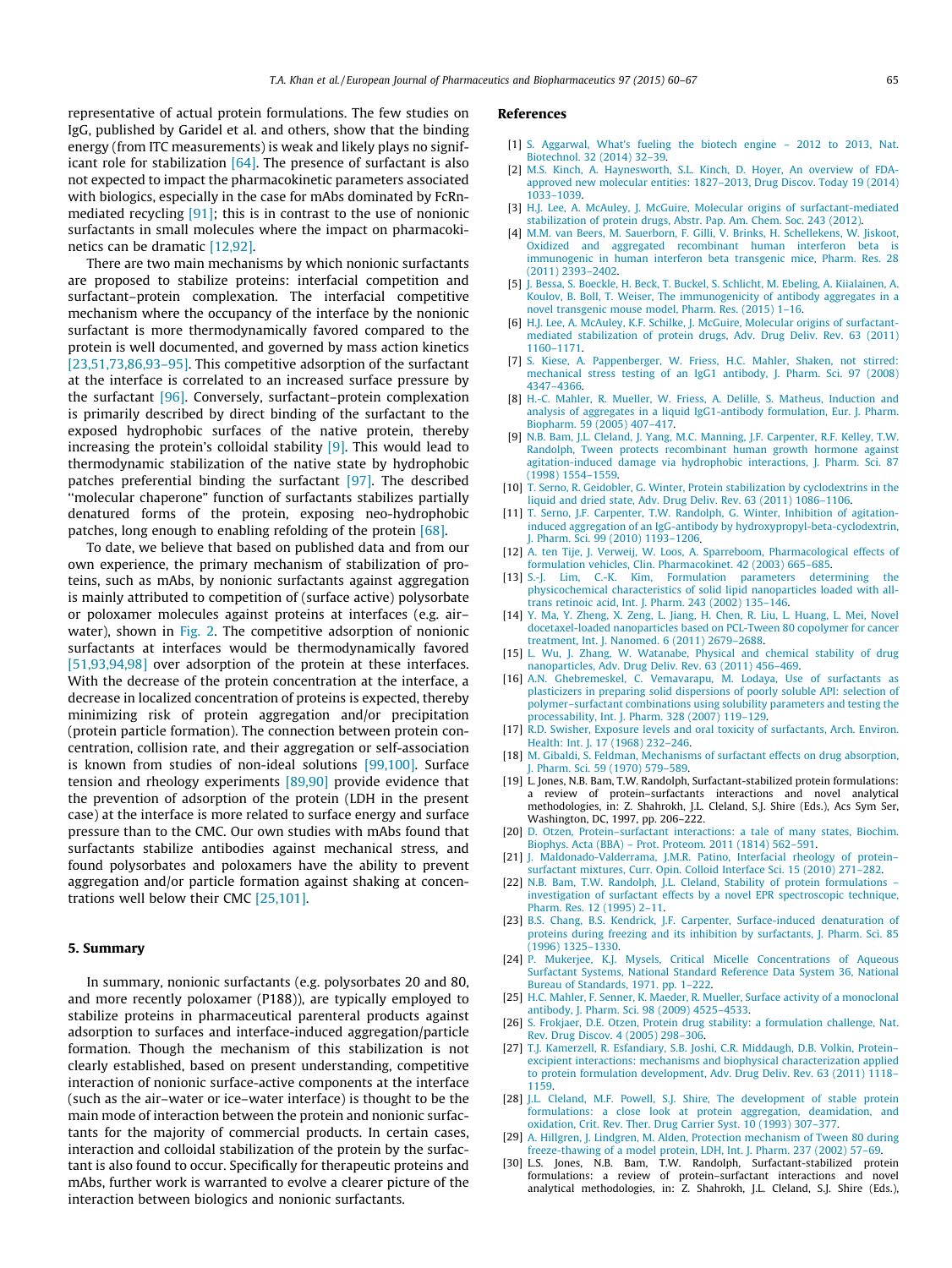<span id="page-7-0"></span>Therapeutic Proteins and Protein Formulation and Delivery, Washington, DC, 1997, pp. 206–222.

- [31] [L. Kreilgaard, L.S. Jones, T.W. Randolph, S. Frokjaer, J.M. Flink, M.C. Manning, J.](http://refhub.elsevier.com/S0939-6411(15)00396-3/h0155) [F. Carpenter, Effect of Tween 20 on freeze-thawing- and agitation-induced](http://refhub.elsevier.com/S0939-6411(15)00396-3/h0155) [aggregation of recombinant human factor XIII, J. Pharm. Sci. 87 \(1998\) 1597–](http://refhub.elsevier.com/S0939-6411(15)00396-3/h0155) [1603.](http://refhub.elsevier.com/S0939-6411(15)00396-3/h0155)
- [32] [W. Wang, Protein aggregation and its inhibition in biopharmaceutics, Int. J.](http://refhub.elsevier.com/S0939-6411(15)00396-3/h0160) [Pharm. 289 \(2005\) 1–30.](http://refhub.elsevier.com/S0939-6411(15)00396-3/h0160)
- [33] [H.C. Mahler, W. Friess, U. Grauschopf, S. Kiese, Protein aggregation: pathways,](http://refhub.elsevier.com/S0939-6411(15)00396-3/h0165) [induction factors and analysis, J. Pharm. Sci. 98 \(2009\) 2909–2934.](http://refhub.elsevier.com/S0939-6411(15)00396-3/h0165)
- [34] FDA, Approved Biologics, FDA, 2008.
- [35] EMEA, European Public Assessment Reports, 2009.
- [36] [Y.-F. Maa, C.C. Hsu, Protein denaturation by combined effect of shear and air–](http://refhub.elsevier.com/S0939-6411(15)00396-3/h0180) [liquid interface, Biotechnol. Bioeng. 54 \(1997\) 503–512](http://refhub.elsevier.com/S0939-6411(15)00396-3/h0180).
- [37] [M.E.M. Cromwell, E. Hilario, F. Jacobson, Protein aggregation and](http://refhub.elsevier.com/S0939-6411(15)00396-3/h0185) [bioprocessing, AAPS J. 8 \(2006\) E572–E579](http://refhub.elsevier.com/S0939-6411(15)00396-3/h0185).
- [38] [J.F. Carpenter, B.S. Chang, W. Garzon-Rodriguez, T.W. Randolph, Rational](http://refhub.elsevier.com/S0939-6411(15)00396-3/h0190) [design of stable lyophilized protein formulations: theory and practice, Pharm.](http://refhub.elsevier.com/S0939-6411(15)00396-3/h0190) [Biotechnol. 13 \(2002\) 109–133.](http://refhub.elsevier.com/S0939-6411(15)00396-3/h0190)
- [39] [J.F. Carpenter, M.J. Pikal, B.S. Chang, T.W. Randolph, Rational design of stable](http://refhub.elsevier.com/S0939-6411(15)00396-3/h0195) [lyophilized protein formulations: some practical advice, Pharm. Res. 14](http://refhub.elsevier.com/S0939-6411(15)00396-3/h0195) [\(1997\) 969–975](http://refhub.elsevier.com/S0939-6411(15)00396-3/h0195).
- [40] [T.W. Randolph, L.S. Jones, Surfactant–protein interactions, in: J. Carpenter, M.](http://refhub.elsevier.com/S0939-6411(15)00396-3/h0200) [C. Manning \(Eds.\), Rational Design of Stable Protein Formulations – Theory](http://refhub.elsevier.com/S0939-6411(15)00396-3/h0200) [and Practice, Kluwer Academic/Plenum Publishers, New York, 2002, pp. 159–](http://refhub.elsevier.com/S0939-6411(15)00396-3/h0200)
- [175.](http://refhub.elsevier.com/S0939-6411(15)00396-3/h0200) [41] [B.A. Kerwin, M.C. Heller, S.H. Levin, T.W. Randolph, Effects of Tween 80 and](http://refhub.elsevier.com/S0939-6411(15)00396-3/h0205) [sucrose on acute short-term stability and long-term storage at](http://refhub.elsevier.com/S0939-6411(15)00396-3/h0205) -[20 degrees C](http://refhub.elsevier.com/S0939-6411(15)00396-3/h0205) [of a recombinant hemoglobin, J. Pharm. Sci. 87 \(1998\) 1062–1068.](http://refhub.elsevier.com/S0939-6411(15)00396-3/h0205)
- [42] [D. Vidanovic, J. Milic Askrabic, M. Stankovic, V. Poprzen, Effects of nonionic](http://refhub.elsevier.com/S0939-6411(15)00396-3/h0210) [surfactants on the physical stability of immunoglobulin G in aqueous solution](http://refhub.elsevier.com/S0939-6411(15)00396-3/h0210) [during mechanical agitation, Pharmazie 58 \(2003\) 399–404](http://refhub.elsevier.com/S0939-6411(15)00396-3/h0210).
- [43] [D.K. Chou, R. Krishnamurthy, T.W. Randolph, J.F. Carpenter, M.C. Manning,](http://refhub.elsevier.com/S0939-6411(15)00396-3/h0215) [Effects of Tween 20 and Tween 80 on the stability of Albutropin during](http://refhub.elsevier.com/S0939-6411(15)00396-3/h0215) [agitation, J. Pharm. Sci. 94 \(2005\) 1368–1381.](http://refhub.elsevier.com/S0939-6411(15)00396-3/h0215)
- [44] [H.-C. Mahler, R. Mueller, W. Friess, A. Delille, S. Matheus, Induction and](http://refhub.elsevier.com/S0939-6411(15)00396-3/h0220) [analysis of aggregates in a liquid IgG1-antibody formulation, Eur. J. Pharm.](http://refhub.elsevier.com/S0939-6411(15)00396-3/h0220) [Biopharm. 59 \(2005\) 407–417](http://refhub.elsevier.com/S0939-6411(15)00396-3/h0220).
- [45] [J.F. Carpenter, T. Arakawa, J.H. Crowe, Interactions of stabilizing additives](http://refhub.elsevier.com/S0939-6411(15)00396-3/h0225) [with proteins during freeze-thawing and freeze-drying, Dev. Biol. Stand. 74](http://refhub.elsevier.com/S0939-6411(15)00396-3/h0225) [\(1992\) 225–238. discussion 238–229](http://refhub.elsevier.com/S0939-6411(15)00396-3/h0225).
- [46] [L.S. Jones, T.W. Randolph, U. Kohnert, A. Papadimitriou, G. Winter, M.L.](http://refhub.elsevier.com/S0939-6411(15)00396-3/h0230) [Hagmann, M.C. Manning, J.F. Carpenter, The effects of Tween 20 and sucrose](http://refhub.elsevier.com/S0939-6411(15)00396-3/h0230) [on the stability of anti-L-selectin during lyophilization and reconstitution, J.](http://refhub.elsevier.com/S0939-6411(15)00396-3/h0230) [Pharm. Sci. 90 \(2001\) 1466–1477](http://refhub.elsevier.com/S0939-6411(15)00396-3/h0230).
- [47] [W. Liu, D.Q. Wang, S.L. Nail, Freeze-drying of proteins from a sucrose-glycine](http://refhub.elsevier.com/S0939-6411(15)00396-3/h0235) [excipient system: effect of formulation composition on the initial recovery of](http://refhub.elsevier.com/S0939-6411(15)00396-3/h0235) [protein activity, AAPS PharmSciTech 6 \(2005\) E150–E157](http://refhub.elsevier.com/S0939-6411(15)00396-3/h0235).
- [48] [H.C. Mahler, F. Huber, R.S. Kishore, J. Reindl, P. Ruckert, R. Muller, Adsorption](http://refhub.elsevier.com/S0939-6411(15)00396-3/h0240) [behavior of a surfactant and a monoclonal antibody to sterilizing-grade](http://refhub.elsevier.com/S0939-6411(15)00396-3/h0240) [filters, J. Pharm. Sci. 99 \(2010\) 2620–2627](http://refhub.elsevier.com/S0939-6411(15)00396-3/h0240).
- [49] [S.A. Charman, K.L. Mason, W.N. Charman, Techniques for assessing the effects](http://refhub.elsevier.com/S0939-6411(15)00396-3/h0245) [of pharmaceutical excipients on the aggregation of porcine growth hormone,](http://refhub.elsevier.com/S0939-6411(15)00396-3/h0245) [Pharm. Res. V10 \(1993\) 954–962](http://refhub.elsevier.com/S0939-6411(15)00396-3/h0245).
- [50] [L. Kreilgaard, S. Frokjaer, J.M. Flink, T.W. Randolph, J.F. Carpenter, Effects of](http://refhub.elsevier.com/S0939-6411(15)00396-3/h0250) [additives on the stability of recombinant human factor XIII during freeze](http://refhub.elsevier.com/S0939-6411(15)00396-3/h0250)[drying and storage in the dried solid, Arch. Biochem. Biophys. 360 \(1998\)](http://refhub.elsevier.com/S0939-6411(15)00396-3/h0250) [121–134](http://refhub.elsevier.com/S0939-6411(15)00396-3/h0250).
- [51] [M. Katakam, L.N. Bell, A.K. Banga, Effect of surfactants on the physical](http://refhub.elsevier.com/S0939-6411(15)00396-3/h0255) [stability of recombinant human growth hormone, J. Pharm. Sci. 84 \(1995\)](http://refhub.elsevier.com/S0939-6411(15)00396-3/h0255) [713–716](http://refhub.elsevier.com/S0939-6411(15)00396-3/h0255).
- [52] [R.S. Kishore, S. Kiese, S. Fischer, A. Pappenberger, U. Grauschopf, H.C. Mahler,](http://refhub.elsevier.com/S0939-6411(15)00396-3/h0260) [The degradation of polysorbates 20 and 80 and its potential impact on the](http://refhub.elsevier.com/S0939-6411(15)00396-3/h0260) stability of biotherapeutics, Pharm. Res. 28 (2011) 1194-1210.
- [53] [R.S. Kishore, A. Pappenberger, I.B. Dauphin, A. Ross, B. Buergi, A. Staempfli, H.](http://refhub.elsevier.com/S0939-6411(15)00396-3/h0265) [C. Mahler, Degradation of polysorbates 20 and 80: studies on thermal](http://refhub.elsevier.com/S0939-6411(15)00396-3/h0265) [autoxidation and hydrolysis, J. Pharm. Sci. 100 \(2011\) 721–731](http://refhub.elsevier.com/S0939-6411(15)00396-3/h0265).
- [54] [B.A. Kerwin, Polysorbates 20 and 80 used in the formulation of protein](http://refhub.elsevier.com/S0939-6411(15)00396-3/h0270) [biotherapeutics: structure and degradation pathways, J. Pharm. Sci. 97 \(2008\)](http://refhub.elsevier.com/S0939-6411(15)00396-3/h0270) [2924–2935.](http://refhub.elsevier.com/S0939-6411(15)00396-3/h0270)
- [55] [S.R. LaBrenz, Ester hydrolysis of polysorbate 80 in mAb drug product:](http://refhub.elsevier.com/S0939-6411(15)00396-3/h0275) [evidence in support of the hypothesized risk after the observation of visible](http://refhub.elsevier.com/S0939-6411(15)00396-3/h0275) [particulate in mAb formulations, J. Pharm. Sci. 103 \(2014\) 2268–2277.](http://refhub.elsevier.com/S0939-6411(15)00396-3/h0275)
- [56] [S. Zhang, A. Handa-Corrigan, R.E. Spier, Foaming and media surfactant effects](http://refhub.elsevier.com/S0939-6411(15)00396-3/h0280) [on the cultivation of animal cells in stirred and sparged bioreactors, J.](http://refhub.elsevier.com/S0939-6411(15)00396-3/h0280) [Biotechnol. 25 \(1992\) 289–306.](http://refhub.elsevier.com/S0939-6411(15)00396-3/h0280)
- [57] [S.L. Frey, K.Y.C. Lee, Temperature dependence of poloxamer insertion into and](http://refhub.elsevier.com/S0939-6411(15)00396-3/h0285) [squeeze-out from lipid monolayers, Langmuir 23 \(2007\) 2631–2637](http://refhub.elsevier.com/S0939-6411(15)00396-3/h0285).
- [58] [L.S. Jones, N.B. Bam, T.W. Randolph, Surfactant-stabilized protein](http://refhub.elsevier.com/S0939-6411(15)00396-3/h0290) [formulations: a review of protein–surfactants interactions and novel](http://refhub.elsevier.com/S0939-6411(15)00396-3/h0290) [analytical methodologies, Acs Sym. Ser. 675 \(1997\) 206–222](http://refhub.elsevier.com/S0939-6411(15)00396-3/h0290).
- [59] [A. Perez-Gramatges, M. Ruiz-Pena, R. Oropesa-Nunez, T. Pons, S.R.W. Louro,](http://refhub.elsevier.com/S0939-6411(15)00396-3/h0295) [Physico-chemical studies of molecular interactions between non-ionic](http://refhub.elsevier.com/S0939-6411(15)00396-3/h0295) [surfactants and bovine serum albumin, Colloids Surf. B – Biointerfaces 75](http://refhub.elsevier.com/S0939-6411(15)00396-3/h0295) [\(2010\) 282–289](http://refhub.elsevier.com/S0939-6411(15)00396-3/h0295).
- [60] [A.D. Nielsen, K. Borch, P. Westh, Thermochemistry of the specific binding of](http://refhub.elsevier.com/S0939-6411(15)00396-3/h0300) [C12 surfactants to bovine serum albumin, Biochim. Biophys. Acta 1479](http://refhub.elsevier.com/S0939-6411(15)00396-3/h0300) [\(2000\) 321–331](http://refhub.elsevier.com/S0939-6411(15)00396-3/h0300).
- [61] [C. Hoffmann, A. Blume, I. Miller, P. Garidel, Insights into protein-polysorbate](http://refhub.elsevier.com/S0939-6411(15)00396-3/h0305) [interactions analysed by means of isothermal titration and differential](http://refhub.elsevier.com/S0939-6411(15)00396-3/h0305) [scanning calorimetry, Eur. Biophys. J. Biophys. Lett. 38 \(2009\) 557–568](http://refhub.elsevier.com/S0939-6411(15)00396-3/h0305).
- [62] [J. Wu, C. Zhao, W. Lin, R. Hu, Q. Wang, H. Chen, L. Li, S. Chen, J. Zheng, Binding](http://refhub.elsevier.com/S0939-6411(15)00396-3/h0310) [characteristics between polyethylene glycol \(PEG\) and proteins in aqueous](http://refhub.elsevier.com/S0939-6411(15)00396-3/h0310) [solution, J. Mater. Chem. B 2 \(2014\) 2983–2992.](http://refhub.elsevier.com/S0939-6411(15)00396-3/h0310)
- [63] [K.H. Delgado-Magnero, P.A. Valiente, M. Ruiz-Pena, A. Perez-Gramatges, T.](http://refhub.elsevier.com/S0939-6411(15)00396-3/h0315) [Pons, Unraveling the binding mechanism of polyoxyethylene sorbitan esters](http://refhub.elsevier.com/S0939-6411(15)00396-3/h0315) [with bovine serum albumin: a novel theoretical model based on molecular](http://refhub.elsevier.com/S0939-6411(15)00396-3/h0315) [dynamic simulations, Colloids Surf. B – Biointerfaces 116 \(2014\) 720–726](http://refhub.elsevier.com/S0939-6411(15)00396-3/h0315).
- [64] [P. Garidel, C. Hoffmann, A. Blume, A thermodynamic analysis of the binding](http://refhub.elsevier.com/S0939-6411(15)00396-3/h0320) [interaction between polysorbate 20 and 80 with human serum albumins and](http://refhub.elsevier.com/S0939-6411(15)00396-3/h0320) [immunoglobulins: a contribution to understand colloidal protein](http://refhub.elsevier.com/S0939-6411(15)00396-3/h0320) [stabilisation, Biophys. Chem. 143 \(2009\) 70–78.](http://refhub.elsevier.com/S0939-6411(15)00396-3/h0320)
- [65] [W.J. McAuley, D.S. Jones, V.L. Kett, Characterisation of the interaction of](http://refhub.elsevier.com/S0939-6411(15)00396-3/h0325) [lactate dehydrogenase with Tween-20 using isothermal titration calorimetry,](http://refhub.elsevier.com/S0939-6411(15)00396-3/h0325) [interfacial rheometry and surface tension measurements, J. Pharm. Sci. 98](http://refhub.elsevier.com/S0939-6411(15)00396-3/h0325) [\(2009\) 2659–2669.](http://refhub.elsevier.com/S0939-6411(15)00396-3/h0325)
- [66] [D.K. Chou, R. Krishnamurthy, T.W. Randolph, J.F. Carpenter, M.C. Manning,](http://refhub.elsevier.com/S0939-6411(15)00396-3/h0330) [Effects of Tween 20 \(R\) and Tween 80 \(R\) on the stability of Albutropin during](http://refhub.elsevier.com/S0939-6411(15)00396-3/h0330) [agitation, J. Pharm. Sci. 94 \(2005\) 1368–1381.](http://refhub.elsevier.com/S0939-6411(15)00396-3/h0330)
- [67] [S. Tandon, P.M. Horowitz, Detergent-assisted refolding of guanidinium](http://refhub.elsevier.com/S0939-6411(15)00396-3/h0335) [chloride-denatured rhodanese. The effects of the concentration and type of](http://refhub.elsevier.com/S0939-6411(15)00396-3/h0335) [detergent, J. Biol. Chem. 262 \(1987\) 4486–4491.](http://refhub.elsevier.com/S0939-6411(15)00396-3/h0335)
- [68] [N.B. Bam, J.L. Cleland, T.W. Randolph, Molten globule intermediate of](http://refhub.elsevier.com/S0939-6411(15)00396-3/h0340) [recombinant human growth hormone: stabilization with surfactants,](http://refhub.elsevier.com/S0939-6411(15)00396-3/h0340) [Biotechnol. Progr. 12 \(1996\) 801–809.](http://refhub.elsevier.com/S0939-6411(15)00396-3/h0340)
- [69] [H.L. Kim, A. McAuley, B. Livesay, W.D. Gray, J. McGuire, Modulation of protein](http://refhub.elsevier.com/S0939-6411(15)00396-3/h0345) [adsorption by poloxamer 188 in relation to polysorbates 80 and 20 at solid](http://refhub.elsevier.com/S0939-6411(15)00396-3/h0345) [surfaces, J. Pharm. Sci. 103 \(2014\) 1043–1049](http://refhub.elsevier.com/S0939-6411(15)00396-3/h0345).
- [70] [H.L. Kim, A. Mcauley, J. Mcguire, Protein effects on surfactant adsorption](http://refhub.elsevier.com/S0939-6411(15)00396-3/h0350) [suggest the dominant mode of surfactant-mediated stabilization of protein, J.](http://refhub.elsevier.com/S0939-6411(15)00396-3/h0350) [Pharm. Sci. 103 \(2014\) 1337–1345](http://refhub.elsevier.com/S0939-6411(15)00396-3/h0350).
- [71] [S.Y. Lin, T.L. Lu, W.B. Hwang, Adsorption-kinetics of decanol at the air–water](http://refhub.elsevier.com/S0939-6411(15)00396-3/h0355)[interface, Langmuir 11 \(1995\) 555–562](http://refhub.elsevier.com/S0939-6411(15)00396-3/h0355).
- [72] [R. Wustneck, J. Kragel, R. Miller, V.B. Fainerman, P.J. Wilde, D.K. Sarker, D.C.](http://refhub.elsevier.com/S0939-6411(15)00396-3/h0360) [Clark, Dynamic surface tension and adsorption properties of beta-casein and](http://refhub.elsevier.com/S0939-6411(15)00396-3/h0360) [beta-lactoglobulin, Food Hydrocolloid 10 \(1996\) 395–405.](http://refhub.elsevier.com/S0939-6411(15)00396-3/h0360)
- [73] [P.A. Gunning, A.R. Mackie, A.P. Gunning, N.C. Woodward, P.J. Wilde, V.J.](http://refhub.elsevier.com/S0939-6411(15)00396-3/h0365) [Morris, Effect of surfactant type on surfactant–protein interactions at the air–](http://refhub.elsevier.com/S0939-6411(15)00396-3/h0365) [water interface, Biomacromolecules 5 \(2004\) 984–991](http://refhub.elsevier.com/S0939-6411(15)00396-3/h0365).
- [74] [H. Elwing, S. Welin, A. Askendal, U. Nilsson, I. LundstrÖm, A wettability](http://refhub.elsevier.com/S0939-6411(15)00396-3/h0370) [gradient method for studies of macromolecular interactions at the](http://refhub.elsevier.com/S0939-6411(15)00396-3/h0370) [liquid/solid interface, J. Colloid Interface Sci. 119 \(1987\) 203–210.](http://refhub.elsevier.com/S0939-6411(15)00396-3/h0370)
- [75] [O. Joshi, J. McGuire, Adsorption behavior of lysozyme and Tween 80 at](http://refhub.elsevier.com/S0939-6411(15)00396-3/h0375) [hydrophilic and hydrophobic silica-water interfaces, Appl. Biochem.](http://refhub.elsevier.com/S0939-6411(15)00396-3/h0375) [Biotechnol. 152 \(2009\) 235–248.](http://refhub.elsevier.com/S0939-6411(15)00396-3/h0375)
- [76] [M. Rabe, D. Verdes, S. Seeger, Understanding protein adsorption phenomena](http://refhub.elsevier.com/S0939-6411(15)00396-3/h0380) [at solid surfaces, Adv. Colloid Interface Sci. 162 \(2011\) 87–106.](http://refhub.elsevier.com/S0939-6411(15)00396-3/h0380)
- [77] [D.W. Sammond, J.M. Yarbrough, E. Mansfield, Y.J. Bomble, S.E. Hobdey, S.R.](http://refhub.elsevier.com/S0939-6411(15)00396-3/h0385) [Decker, L.E. Taylor, M.G. Resch, J.J. Bozell, M.E. Himmel, T.B. Vinzant, M.F.](http://refhub.elsevier.com/S0939-6411(15)00396-3/h0385) [Crowley, Predicting enzyme adsorption to lignin films by calculating enzyme](http://refhub.elsevier.com/S0939-6411(15)00396-3/h0385) [surface hydrophobicity, J. Biol. Chem. 289 \(2014\) 20960–20969.](http://refhub.elsevier.com/S0939-6411(15)00396-3/h0385)
- [78] [D.R. Absolom, W. Zingg, A.W. Neumann, Protein adsorption to polymer](http://refhub.elsevier.com/S0939-6411(15)00396-3/h0390) [particles – role of surface-properties, J. Biomed. Mater. Res. 21 \(1987\) 161–](http://refhub.elsevier.com/S0939-6411(15)00396-3/h0390) [171.](http://refhub.elsevier.com/S0939-6411(15)00396-3/h0390)
- [79] [V. Rampon, A. Riaublanc, M. Anton, C. Genot, D.J. McClements, Evidence that](http://refhub.elsevier.com/S0939-6411(15)00396-3/h0395) [homogenization of BSA-stabilized hexadecane-in-water emulsions induces](http://refhub.elsevier.com/S0939-6411(15)00396-3/h0395) [structure modification of the nonadsorbed protein, J. Agric. Food Chem. 51](http://refhub.elsevier.com/S0939-6411(15)00396-3/h0395) [\(2003\) 5900–5905.](http://refhub.elsevier.com/S0939-6411(15)00396-3/h0395)
- [80] [V. Rampon, C. Genot, A. Riaublanc, M. Anton, M.A.V. Axelos, D.J. McClements,](http://refhub.elsevier.com/S0939-6411(15)00396-3/h0400) [Front-face fluorescence spectroscopy study of globular proteins in emulsions:](http://refhub.elsevier.com/S0939-6411(15)00396-3/h0400) [displacement of BSA by a nonionic surfactant, J. Agric. Food Chem. 51 \(2003\)](http://refhub.elsevier.com/S0939-6411(15)00396-3/h0400) [2482–2489.](http://refhub.elsevier.com/S0939-6411(15)00396-3/h0400)
- [81] [V. Rampon, C. Genot, A. Riaublanc, A. Anton, M.A.V. Axelos, D.J. McClements,](http://refhub.elsevier.com/S0939-6411(15)00396-3/h0405) [Front-face fluorescence spectroscopy study of globular proteins in emulsions:](http://refhub.elsevier.com/S0939-6411(15)00396-3/h0405) [influence of droplet flocculation, J. Agric. Food Chem. 51 \(2003\) 2490–2495](http://refhub.elsevier.com/S0939-6411(15)00396-3/h0405).
- [82] [J.J. Li, S. Pinnamaneni, Y. Quan, A. Jaiswal, F.I. Andersson, X.C. Zhang,](http://refhub.elsevier.com/S0939-6411(15)00396-3/h0410) [Mechanistic understanding of protein-silicone oil interactions, Pharm. Res.](http://refhub.elsevier.com/S0939-6411(15)00396-3/h0410) [29 \(2012\) 1689–1697.](http://refhub.elsevier.com/S0939-6411(15)00396-3/h0410)
- [83] [N. Dixit, K.M. Maloney, D.S. Kalonia, Protein-silicone oil interactions:](http://refhub.elsevier.com/S0939-6411(15)00396-3/h0415) [comparative effect of nonionic surfactants on the interfacial behavior of a](http://refhub.elsevier.com/S0939-6411(15)00396-3/h0415) [fusion protein, Pharm. Res. 30 \(2013\) 1848–1859.](http://refhub.elsevier.com/S0939-6411(15)00396-3/h0415)
- [84] [L.S.C. Wan, P.F.S. Lee, CMC of polysorbates, J. Pharm. Sci. 63 \(1974\) 136–137](http://refhub.elsevier.com/S0939-6411(15)00396-3/h0420).
- [85] [N. Dixit, D.L. Zeng, D.S. Kalonia, Application of maximum bubble pressure](http://refhub.elsevier.com/S0939-6411(15)00396-3/h0425) [surface tensiometer to study protein–surfactant interactions, Int. J. Pharm.](http://refhub.elsevier.com/S0939-6411(15)00396-3/h0425) [439 \(2012\) 317–323.](http://refhub.elsevier.com/S0939-6411(15)00396-3/h0425)
- [86] [A.R. Mackie, A.P. Gunning, P.J. Wilde, V.J. Morris, Orogenic displacement of](http://refhub.elsevier.com/S0939-6411(15)00396-3/h0430) [protein from the air/water interface by competitive adsorption, J. Colloid](http://refhub.elsevier.com/S0939-6411(15)00396-3/h0430) [Interface Sci. 210 \(1999\) 157–166.](http://refhub.elsevier.com/S0939-6411(15)00396-3/h0430)
- [87] [J.W. Gibbs, On the equilibrium of heterogeneous substances, Am. J. Sci. 16](http://refhub.elsevier.com/S0939-6411(15)00396-3/h0435) [\(Series 3\) \(1878\) 441–458](http://refhub.elsevier.com/S0939-6411(15)00396-3/h0435).